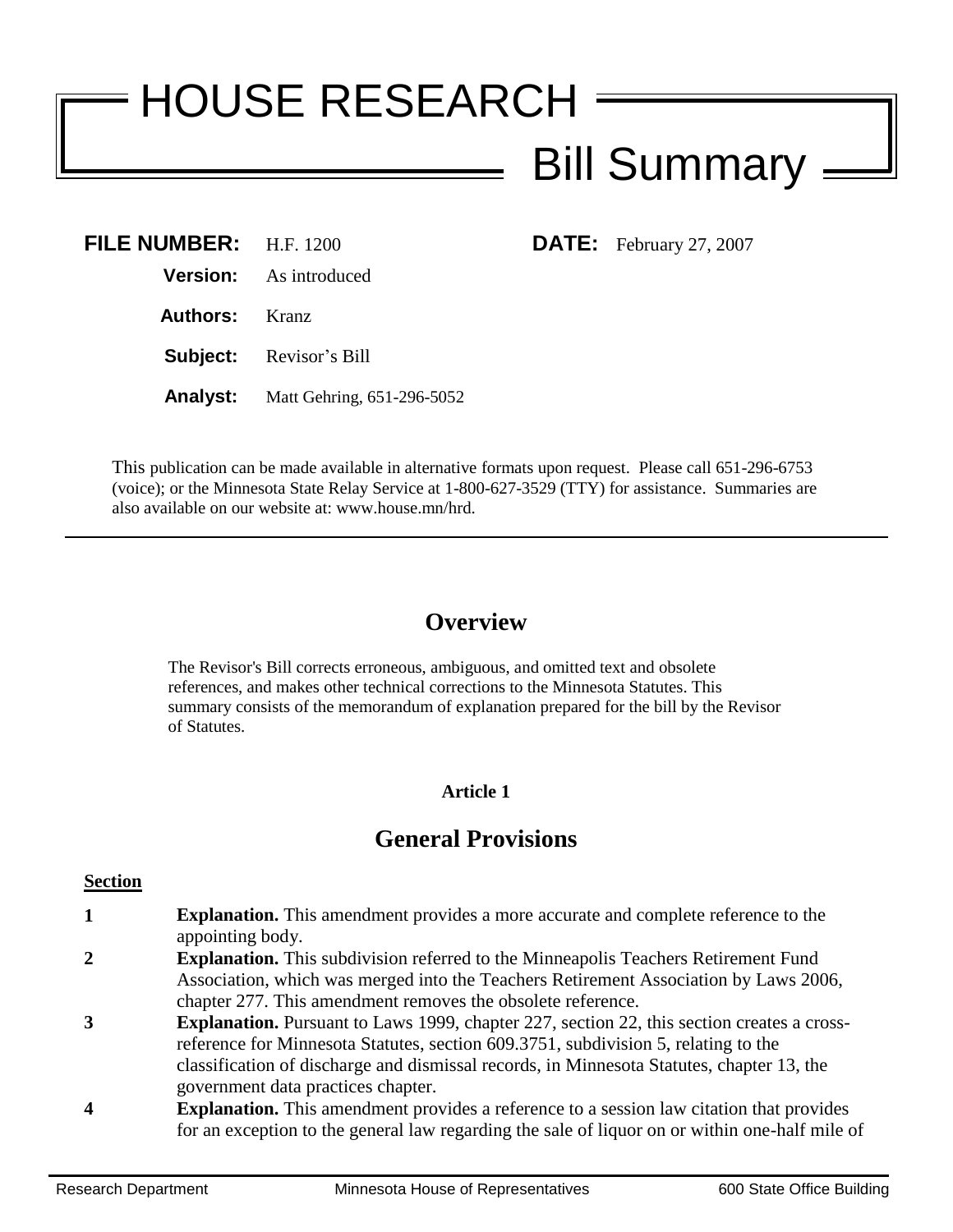|           | the State Fairgrounds.                                                                                                                                                                                                                                                                                                                                                                                                                                                                                |
|-----------|-------------------------------------------------------------------------------------------------------------------------------------------------------------------------------------------------------------------------------------------------------------------------------------------------------------------------------------------------------------------------------------------------------------------------------------------------------------------------------------------------------|
| 5         | Explanation. This amendment corrects a road name.                                                                                                                                                                                                                                                                                                                                                                                                                                                     |
| 6         | <b>Explanation.</b> Minnesota Statutes, section 103B.321, subdivision 3, was repealed by Laws<br>2003, chapter 128, article 1, section 176, making the reference in this section obsolete.                                                                                                                                                                                                                                                                                                            |
| 7         | <b>Explanation.</b> The Legislative Commission on Waste Management was repealed by Laws<br>1996, chapter 310, section 1, making the reference in this section obsolete.                                                                                                                                                                                                                                                                                                                               |
| 8         | <b>Explanation.</b> Minnesota Statutes, section 115A.9157, subdivision 4, relating to battery                                                                                                                                                                                                                                                                                                                                                                                                         |
|           | management pilot projects is repealed in article 2, section 7, of this act. The reference to<br>Minnesota Statutes, section 115A.9157, subdivision 4, is still valid but should be made                                                                                                                                                                                                                                                                                                               |
|           | specific to the subdivision as it existed before September 20, 1995.                                                                                                                                                                                                                                                                                                                                                                                                                                  |
| 9         | <b>Explanation.</b> The stricken language mandated action to be taken by January 1, 1990, and is<br>obsolete.                                                                                                                                                                                                                                                                                                                                                                                         |
| 10        | <b>Explanation.</b> Laws 2005, First Special Session chapter 1, article 4, section 25, removed the<br>chair of the governor's Workforce Development Council from the Minnesota Job Skills<br>Partnership Board, resulting in a total of 12 members on the board. Minnesota Statutes,<br>section 116L.03, subdivision 1, still refers to a total of 13 members on the board. This<br>amendment simply corrects the discrepancy.                                                                        |
| 11        | <b>Explanation.</b> The amendment removes redundant language.                                                                                                                                                                                                                                                                                                                                                                                                                                         |
| 12        | <b>Explanation.</b> This amendment corrects an error made when the language was drafted. The                                                                                                                                                                                                                                                                                                                                                                                                          |
|           | correct phrase is "limited market value."                                                                                                                                                                                                                                                                                                                                                                                                                                                             |
| 13        | <b>Explanation.</b> This amendment corrects an erroneous reference. Laws 2005, chapter 156,<br>article 5, section 22, transferred the responsibility for state telecommunications systems<br>from the Department of Administration to the Office of Enterprise Technology, with<br>funding from the enterprise technology revolving fund under section 18 of that article.                                                                                                                            |
| 14        | <b>Explanation.</b> This amendment provides a reference to a session law citation that provides                                                                                                                                                                                                                                                                                                                                                                                                       |
|           | for an exception to the general law regarding the sale of liquor on or within one-half mile of<br>the State Fairgrounds.                                                                                                                                                                                                                                                                                                                                                                              |
| 15        | Explanation. This amendment eliminates an obsolete term. Laws 2005, chapter 10, article<br>2, section 4, directed the revisor of statutes to eliminate "constable" and other obsolete<br>terms in specified sections but failed to include the reference in Minnesota Statutes, section<br>347.06.                                                                                                                                                                                                    |
| <b>16</b> | <b>Explanation.</b> This amendment corrects an error made when the language was originally                                                                                                                                                                                                                                                                                                                                                                                                            |
|           | drafted. The amendment makes the sentence logical and similar to the last paragraphs of<br>other subdivisions in the section.                                                                                                                                                                                                                                                                                                                                                                         |
| 17        | <b>Explanation.</b> The Crime Victim and Witness Advisory Council has expired. The proposed                                                                                                                                                                                                                                                                                                                                                                                                           |
|           | amendment removes obsolete language.                                                                                                                                                                                                                                                                                                                                                                                                                                                                  |
| 18        | <b>Explanation.</b> The Crime Victim and Witness Advisory Council has expired. The proposed                                                                                                                                                                                                                                                                                                                                                                                                           |
|           | amendment removes obsolete language.                                                                                                                                                                                                                                                                                                                                                                                                                                                                  |
| 19        | <b>Explanation.</b> Paragraph (b) of this revisor instruction could not be applied, as it failed to<br>specify what terms should replace the stricken terms. Regulation of unlicensed mental<br>health practitioners and the Office of Unlicensed Mental Health Practice is part of a<br>transition plan to be developed by the commissioner of health in consultation with the<br>executive directors of the health-related licensing boards under Laws 2004, chapter 279,<br>article 5, section 11. |
| 20        | <b>Explanation.</b> This amendment repeals a subdivision containing cross-references in chapter<br>13, Data Practices, that will be rendered obsolete by the repeal of Minnesota Statutes,<br>sections 148B.60 to 148B.71, on July 1, 2009.                                                                                                                                                                                                                                                           |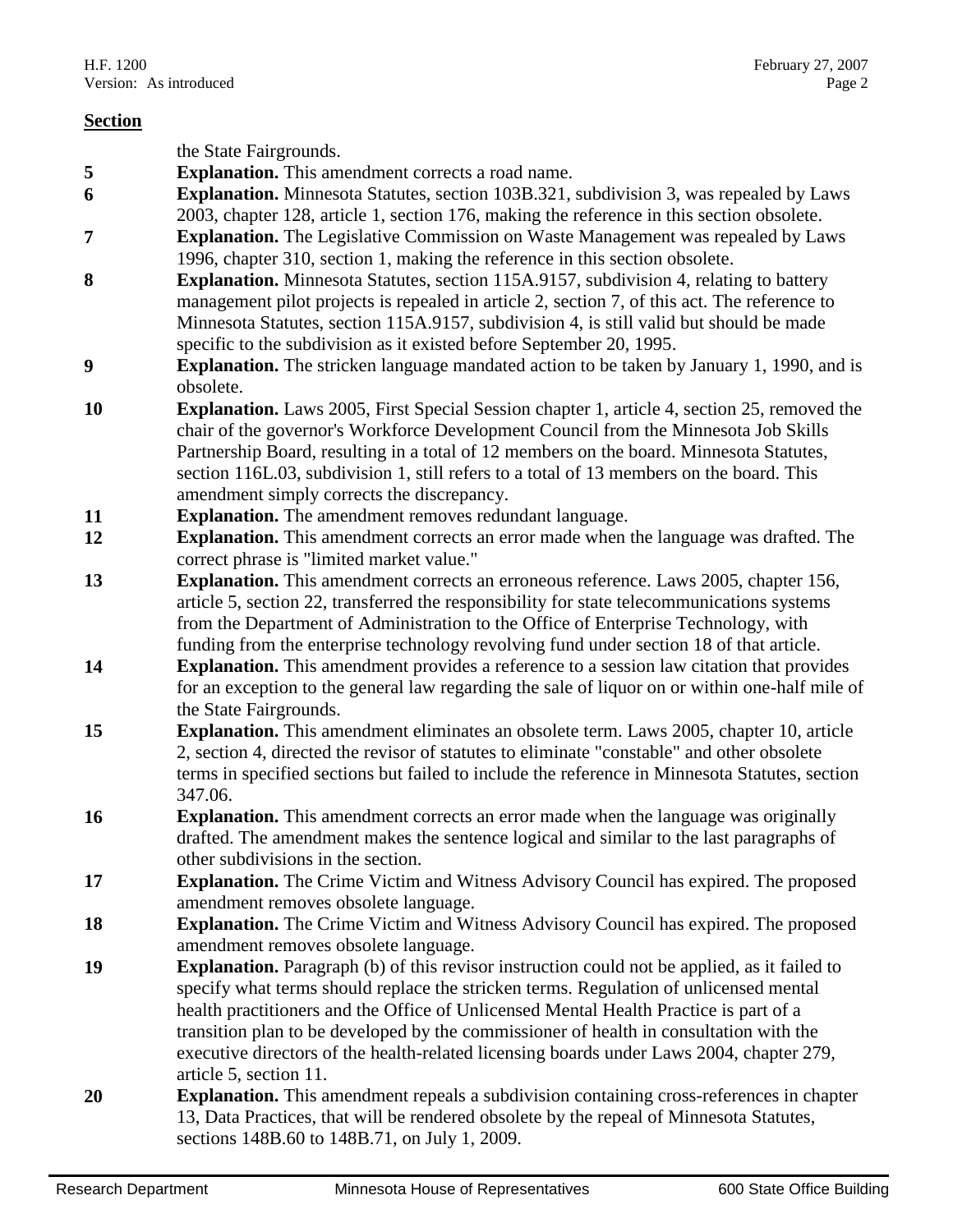- **21 Explanation.** This amendment corrects an erroneous date. There is no general election before January 1, 2008. The first general election is in November 2008.
- **22 Explanation.** This section corrects a drafting error. The effective date refers to an amendment to Minnesota Statutes, section 297F.09, subdivision 10, which is the cigarette and tobacco products tax, not the sales tax.
- **23 Explanation.** This section corrects a drafting error. The effective date refers to an amendment to Minnesota Statutes, section 297G.09, subdivision 10, which is a liquor, wine, and malt beverage excise tax, not the sales tax.
- **24 Explanation.** The revisor's instruction directs the revisor to update obsolete references to federal agencies in the statutes and rules.

## **Article 2**

# **Obsolete and Conflicting Provisions**

- **1 Explanation.** Minnesota Statutes, sections 1.31 and 1.32, creating the Minnesota-Wisconsin Boundary Compact and the Minnesota-Wisconsin Boundary Area Commission, respectively, were repealed by Laws 2003, chapter 128, article 1, section 176. Minnesota Statutes, sections 1.33 to 1.40, are supporting language for the compact and commission and are obsolete.
- **2 Explanation.** This subdivision referred to a repealed section. The subdivision is now meaningless.
- **3 Explanation.** The repeal of this subdivision eliminates the rulemaking authority of the commissioner of commerce to adopt rules to administer the annual audit requirement for insurance companies under Minnesota Statutes, section 60A.129, because that requirement was repealed by Laws 1993, chapter 299, section 33. The annual audit requirement was reenacted in 1993 with much more specificity as Minnesota Statutes, section 60A.129, subdivision 3.
- **4 Explanation.** Minnesota Statutes, section 92.67, subdivision 1a, relating to the sale of land in Horseshoe Bay by July 1, 1998, is now obsolete.
- **5 Explanation.** Duties of the Office of Environmental Assistance and the director of the office were transferred to the Pollution Control Agency and the commissioner of the Pollution Control Agency by Laws 2005, First Special Session chapter 1, article 2, section 160.
- **6 Explanation.** By its terms, Minnesota Statutes, section 115A.545, expired August 15, 2005, and is obsolete.
- **7 Explanation.** This subdivision mandated pilot projects and reports, which were to be completed by October 1, 1995. The subdivision is obsolete.
- **8 Explanation.** Minnesota Statutes, section 116O.091, subdivision 7, providing for an advisory committee to evaluate Project Outreach activities, expired of its own accord on June 30, 2004. The subdivision is now obsolete.
- **9 Explanation.** Minnesota Statutes, section 135A.153, subdivision 5, required the Higher Education Center on Violence and Abuse to provide a progress report to the legislature by March 15, 1996. The subdivision is now obsolete.
- **10 Explanation.** This repeal removes a section that expired July 1, 2005.
- **11 Explanation.** These subdivisions were temporary provisions authorizing temporary aid for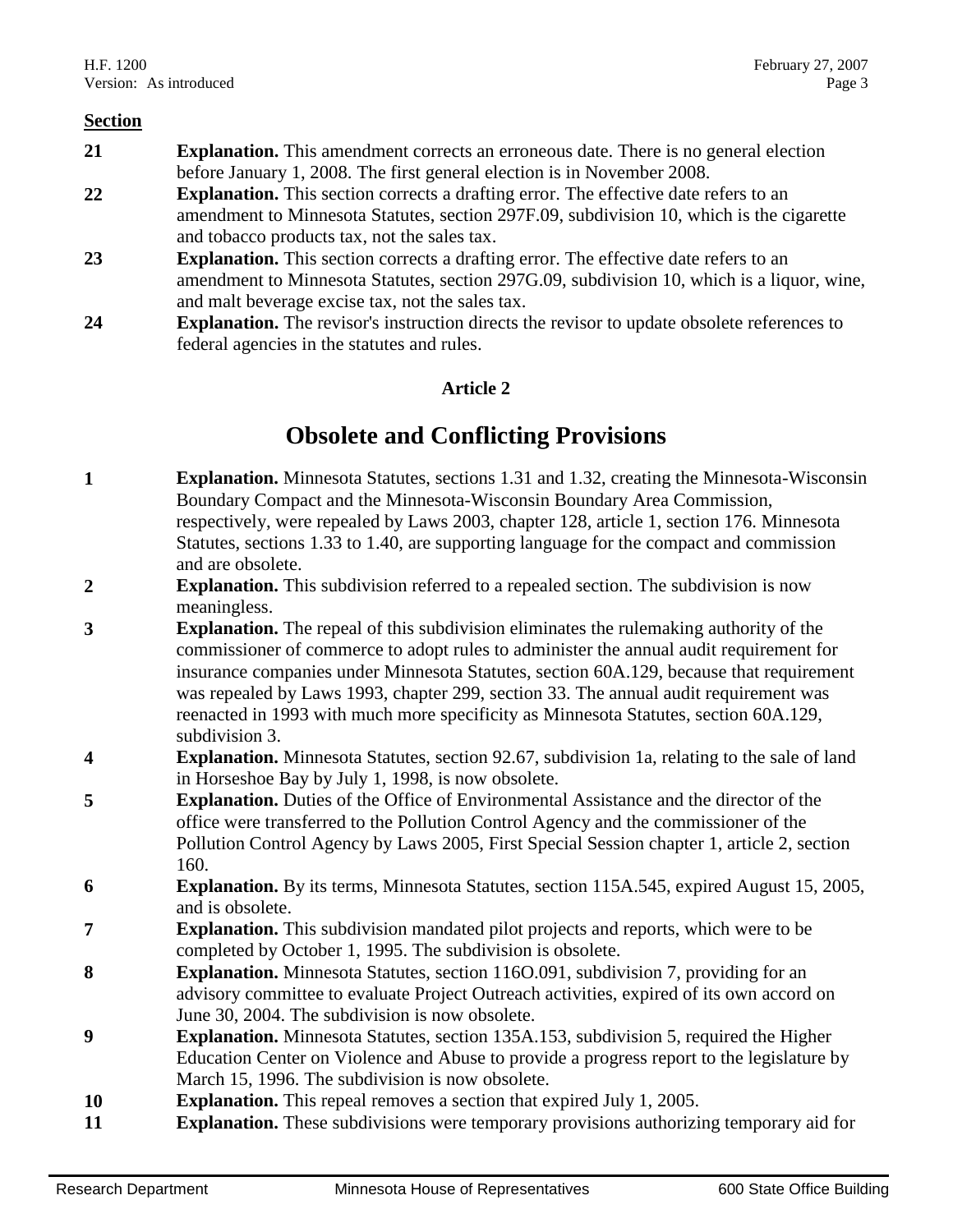court costs in calendar years 2004 and 2005. They are now obsolete. **12 Explanation.** This section repeals special laws relating to the Anoka County coroner that were inadvertently not repealed when the laws relating to coroners and medical examiners were substantially revised in Laws 2006, chapter 260, article 8.

- **13 Explanation.** This subdivision referred to Minnesota Statutes, section 477A.0132, which was repealed by Laws 2003, First Special Session chapter 21, article 5, section 14, and Laws 2003, First Special Session chapter 21, article 6, section 17. The subdivision is now meaningless.
- **14 Explanation.** Minnesota Statutes, section 611A.201, subdivision 3, authorized the director for crime victim services to serve as chair of an interagency task force which has now expired. The proposed repeal allows the revisor to remove a no longer relevant subdivision.
- **15 Explanation.** Laws 2004, chapter 206, section 8, amended Minnesota Statutes, section 116J.01, subdivision 4, relating to the appointment of the director of the Office of Tourism. That subdivision was also repealed in the same legislative session in Laws 2004, chapter 171, section 20, an act transferring tourism functions from the Department of Employment and Economic Development to Explore Minnesota Tourism. The repeal was printed in the main text and the amendment was printed as a note. The amendment was not substantive and this repealer allows the revisor to remove the note containing the amendatory language.
- **16 Explanation.** Laws 2005, chapter 136, article 3, section 22, amended Minnesota Statutes, section 609.109, subdivision 7, relating to conditional release of sex offenders. This subdivision was also repealed in the same legislative session in Laws 2005, chapter 136, article 2, section 23. The repeal was printed in the main text and the amendment was printed as a note. In chapter 136, article 2, section 21, section 609.3455, subdivisions 6, 7, and 8, containing new provisions relating to conditional release of sex offenders, were enacted. The amendment in chapter 136, article 3, section 22, was minor and those conditional release provisions have been superseded by the new law. The repealer allows the revisor to remove the note containing the amendatory language.
- **17 Explanation.** Laws 2005, First Special Session chapter 8, article 1, section 23, amended Minnesota Statutes, section 356.611, subdivision 1, relating to limitations on public employee salaries for pension purposes. That subdivision was also repealed in Laws 2005, chapter 169, section 2. The repeal was printed in the main text and the amendment was printed as a note. This repealer allows the revisor to remove the note containing the amendatory language.
- **18 Explanation.** Laws 2005, First Special Session chapter 8, article 10, section 6, amended Minnesota Statutes, section 69.773, subdivision 4, relating to relief associations paying monthly service pensions financial requirements. Section 69.773, subdivision 4, was also amended in the same legislative session by Laws 2005, First Special Session chapter 8, article 9, section 6. Because the two amendments could not be merged editorially, the chapter 8, article 9, section 6, amendment was printed in the main text and the chapter 8, article 10, section 6, amendment was printed as a note. The chapter 8, article 10, section 6, amendment was generally a nonsubstantive, conforming amendment. The chapter 8, article 9, section 6, amendment made a more substantive change by adding certain procedural requirements. This repealer allows the revisor to remove the note containing the nonsubstantive, conflicting language.
- **19 Explanation.** Laws 2006, chapter 236, article 1, section 2, added Minnesota Statutes, section 85.053, subdivision 8, relating to state park permits for military personnel on leave. A similar, but not literally identical, provision was also added in the same legislative session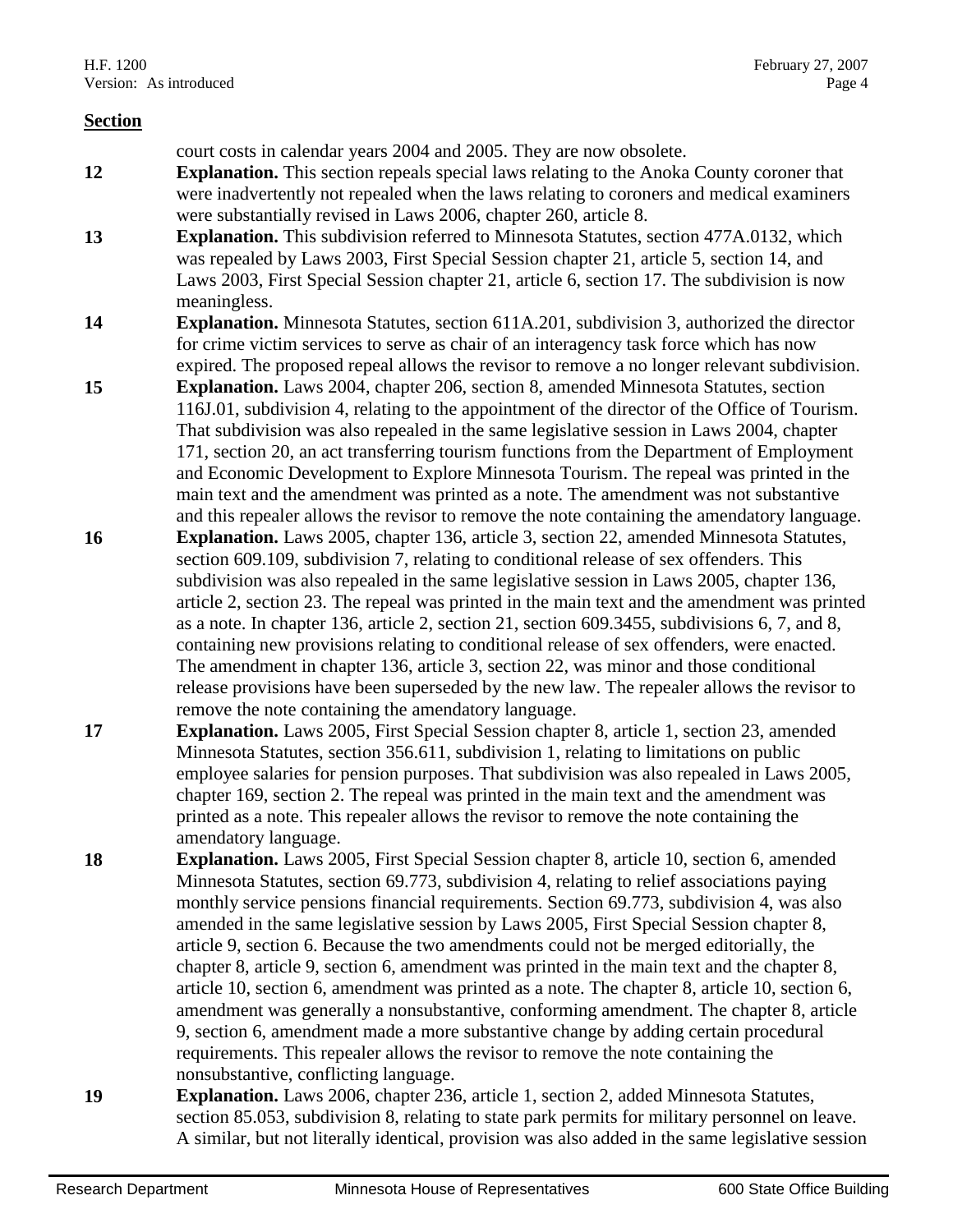by Laws 2006, chapter 273, section 2. Because the two provisions could not be merged editorially, the chapter 273 subdivision was printed in the main text and the chapter 236 subdivision was printed as a note. This repealer allows the revisor to remove the note containing the literal conflict in language.

- **20 Explanation.** Laws 2006, chapter 253, section 5, amended Minnesota Statutes, section 13.87, relating to the classification of criminal justice data, by adding a subdivision that classifies name and index service data held by the Bureau of Criminal Apprehension. That section was also amended in the same legislative session in Laws 2006, chapter 260, article 3, section 3, by adding a subdivision. Because the language of the two could not be merged editorially, the later version of the language from chapter 260 was printed in the main text and the chapter 253 language was printed as a note. The two versions have nearly the same substance, but literally cannot be merged. This repealer allows the revisor to remove the note containing the new subdivision language from the earlier act.
- **21 Explanation.** Laws 2006, chapter 258, section 37, added Minnesota Statutes, section 241.0222, authorizing the commissioner of corrections to enter contracts with correctional facilities that provide inmates access to chemical dependency treatment programs. This section was also added in the same legislative session in Laws 2006, chapter 260, article 4, section 4. Because the language of both acts could not be merged editorially, the chapter 260 language was printed in the main text and the chapter 258 language was printed as a note. The chapter 258 language has nonsubstantive, technical differences from the later version. This repealer allows the revisor to remove the note containing the duplicative language.
- **22 Explanation.** Laws 2006, chapter 260, article 5, section 43, amended Minnesota Statutes, section 485.03, relating to appointment of deputy clerks and other judicial personnel. That section was also repealed in Laws 2006, chapter 260, article 5, section 54. The repeal was printed in the main text and the amendment was printed as a note. The amendment was not substantive and the repealer was part of a comprehensive effort to remove obsolete law relating to county and municipal courts. This repealer allows the revisor to remove the note containing the amendatory language.
- **23 Explanation.** Laws 2006, chapter 263, article 3, section 13, amended Minnesota Statutes, section 626.556, subdivision 3c, relating to local welfare agency responsibility for assessing or investigating reports of maltreatment of minors. That subdivision was also amended in the same legislative session in Laws 2006, chapter 264, section 14, and chapter 283, section 1. The amendments in Laws 2006, chapters 264 and 283, were identical. Chapter 283 also stated that the chapter 283 amendatory language prevails over any other house or senate amendment to section 626.556, subdivision 3c. This repealer allows the revisor to remove the note containing the amendatory language from Laws 2006, chapter 263.
- **24 Explanation.** Laws 2006, chapter 271, article 8, section 3, amended Minnesota Statutes, section 354A.28, subdivision 5. Section 354A.28, was also repealed in the same legislative session in Laws 2006, chapter 277, article 3, section 45. The repeal was printed in the main text and the amendment to subdivision 5 was printed as a note. The amendment was not substantive and this repealer allows the revisor to remove the note containing the amendatory language.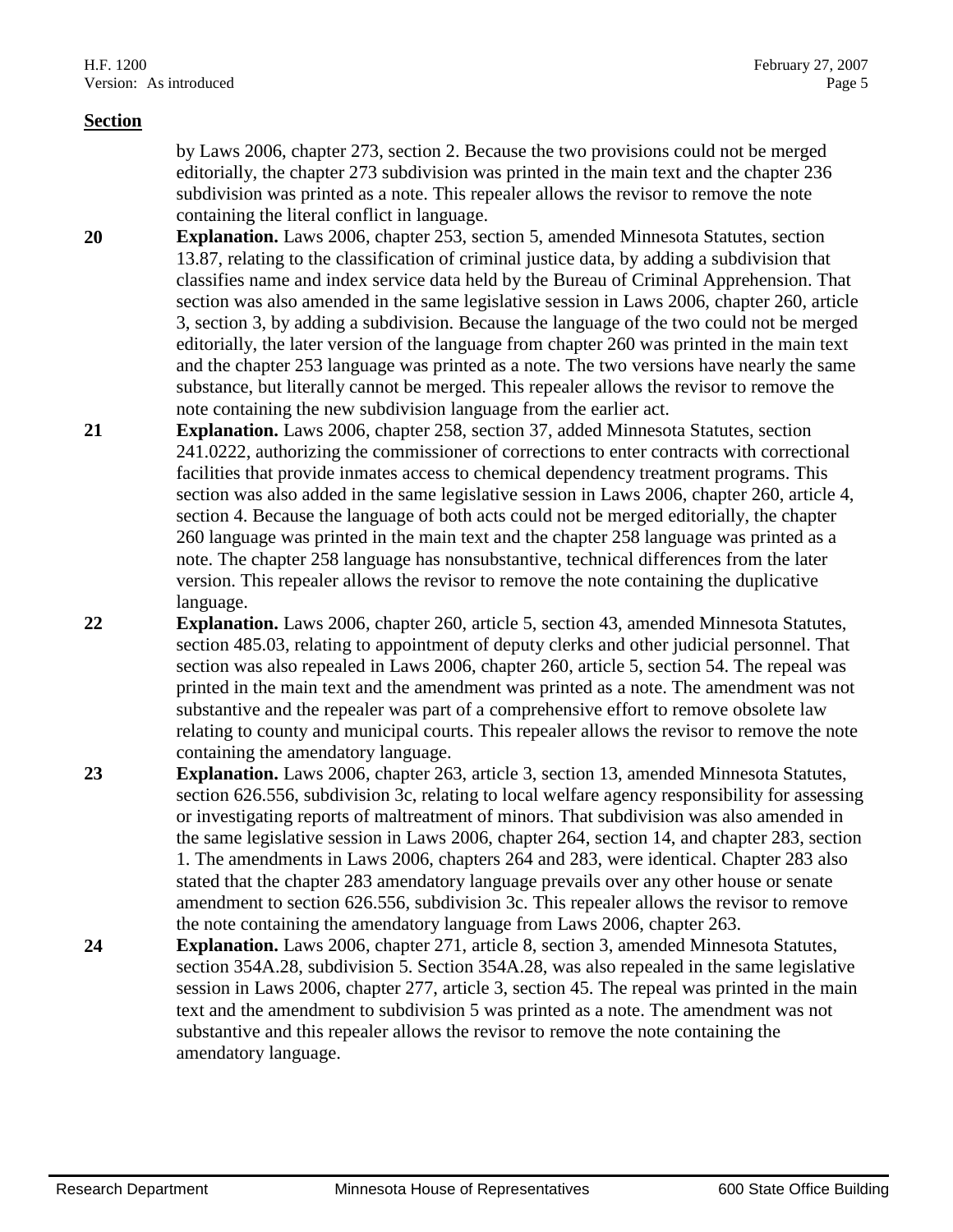## **Article 3**

# **Cross-references**

- **1 Explanation.** This amendment corrects a cross-reference to the Uniform Limited Partnership Act, which became fully effective on January 1, 2007. **2 Explanation.** This amendment corrects a cross-reference to the Uniform Limited Partnership Act, which became fully effective on January 1, 2007. **3 Explanation.** This amendment corrects a cross-reference to the Uniform Limited Partnership Act, which became fully effective on January 1, 2007. **4 Explanation.** This amendment corrects a cross-reference to the Uniform Limited Partnership Act, which became fully effective on January 1, 2007. **5 Explanation.** This amendment corrects erroneous references. **6 Explanation.** This amendment corrects an erroneous reference. **7 Explanation.** This amendment replaces a range reference to repealed sections with the correct reference. Minnesota Statutes 2002, sections 18.44 to 18.61, were repealed in Laws 2003, chapter 128, article 7, and replaced by Minnesota Statutes, chapter 18H. **8 Explanation.** This amendment corrects a citation error to the federal Electronic Funds Transfer Act.
- **9 Explanation.** Minnesota Statutes, section 115A.28, subdivision 1, was repealed by Laws 1996, chapter 310, section 1, making the reference in this section obsolete.
- **10 Explanation.** Minnesota Statutes, section 487.33, was repealed by Laws 2006, chapter 260, article 5, section 54, making the reference in this section obsolete.
- **11 Explanation.** This amendment corrects an erroneous reference to the federal Workforce Investment Act.
- **12 Explanation.** Minnesota Statutes, section 119A.01, subdivision 3, was repealed by Laws 2005, chapter 98, article 2, section 18, making the reference in this subdivision obsolete.
- **13 Explanation.** Minnesota Statutes, section 119B.211, was repealed by Laws 2004, chapter 288, article 4, section 62, making the reference in this section obsolete.
- **14 Explanation.** This amendment corrects an incomplete reference made as part of a revisor instruction applied to Minnesota Statutes, chapters 518 and 518A.
- **15 Explanation.** Minnesota Statutes, section 518.551, subdivision 5a, was repealed by Laws 2005, chapter 164, section 31, and Laws 2006, chapter 280, section 43, making the reference in this section obsolete.
- **16 Explanation.** This amendment corrects an erroneous reference. Minnesota Statutes, section 270C.58, subdivision 3, was part of section 289A.38, and was recodified in Laws 2005, chapter 151, article 1, section 64. The Department of Revenue has determined that the recodified provision was not part of the intended reference to section 289A.38, and should be removed.
- **17 Explanation.** The administrative appeal, Minnesota Statutes, section 296A.25, was repealed in Laws 2005, chapter 151, article 1, section 117, and recodified as section 270C.35 in Laws 2005, chapter 151, article 1, section 41.
- **18 Explanation.** Minnesota Statutes, section 297A.62, subdivision 2, was repealed by Laws 2001, First Special Session chapter 5, article 12, section 95, as amended, effective December 31, 2005, making the reference in this section obsolete.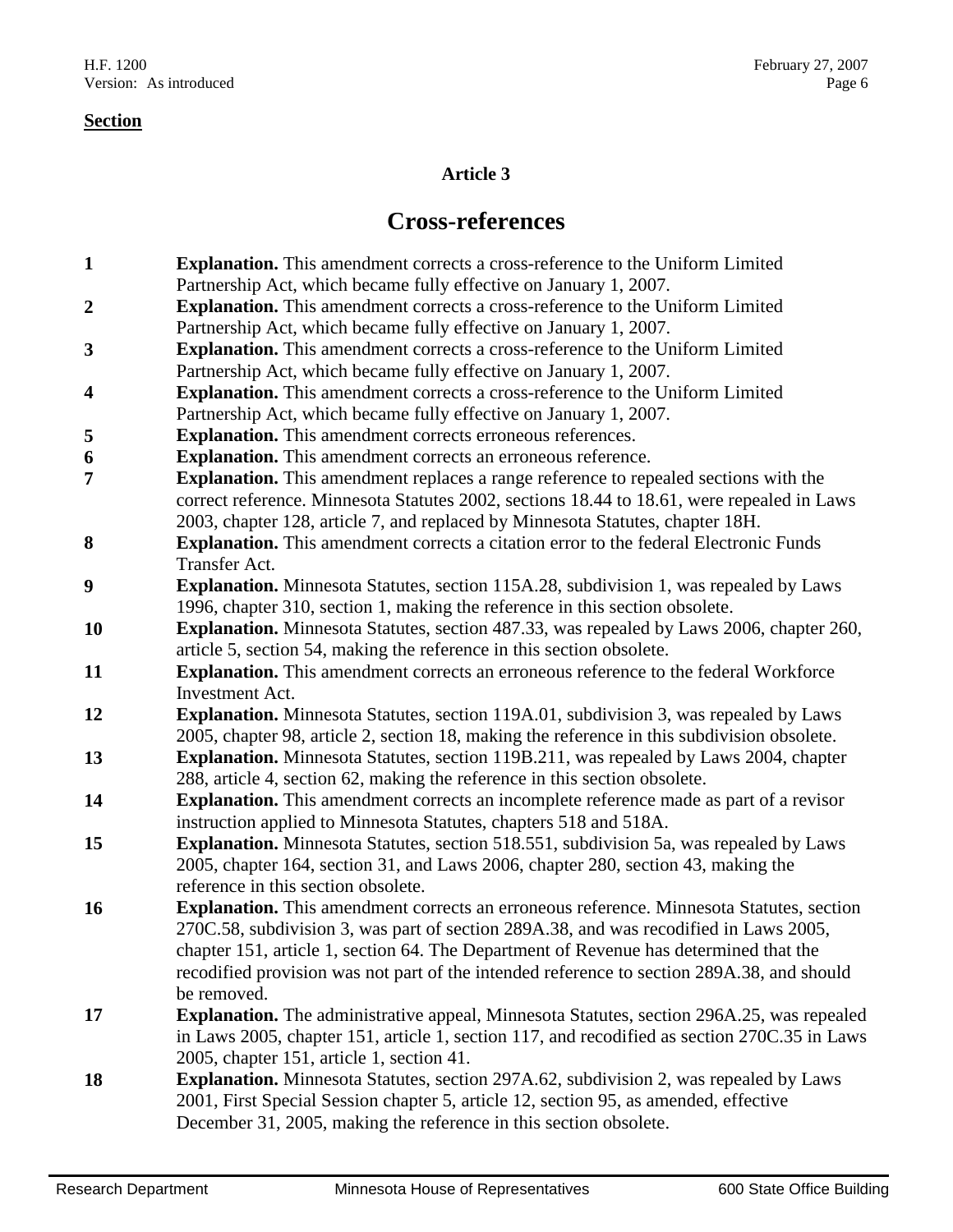- **19 Explanation.** The administrative appeal, Minnesota Statutes, section 297F.22, was repealed in Laws 2005, chapter 151, article 1, section 117, and recodified as section 270C.35 in Laws 2005, chapter 151, article 1, section 41.
- **20 Explanation.** This amendment corrects a cross-reference to the Uniform Limited Partnership Act, which became fully effective on January 1, 2007.
- **21 Explanation.** This amendment corrects a cross-reference to the Uniform Limited Partnership Act, which became fully effective on January 1, 2007.
- **22 Explanation.** This amendment corrects an obsolete reference to Minnesota Statutes, section 559.2091, which was repealed by Laws 2001, chapter 57, section 7.
- **23 Explanation.** This amendment corrects an obsolete reference to Minnesota Statutes, section 298.23, which was repealed by Laws 1998, chapter 389, article 10, section 23.
- **24 Explanation.** This amendment corrects an erroneous reference.
- **25 Explanation.** This amendment corrects an erroneous range reference.
- **26 Explanation.** Minnesota Statutes, section 272.02, subdivision 65, providing for a property tax exemption for biotechnology and health sciences industry zone property, was repealed by Laws 2005, First Special Session chapter 3, article 7, section 20. The reference in this subdivision to the property tax exemption in Minnesota Statutes, section 469.336, which cites section 272.02, subdivision 65, is no longer appropriate because of the repealer.
- **27 Explanation.** Minnesota Statutes, section 272.02, subdivision 65, providing for a property tax exemption for biotechnology and health sciences industry zone property, was repealed by Laws 2005, First Special Session chapter 3, article 7, section 20. The reference to section 272.02, subdivision 65, was stricken in section 469.336, and the clauses were renumbered, necessitating this amendment.
- **28 Explanation.** Minnesota Statutes, section 272.02, subdivision 65, was repealed by Laws 2005, First Special Session chapter 3, article 7, section 20, making the reference in this section obsolete.
- **29 Explanation.** Minnesota Statutes, section 477A.0132, was repealed by Laws 2003, First Special Session chapter 21, article 5, section 14, and Laws 2003, First Special Session chapter 21, article 6, section 17, making the reference in this subdivision obsolete.
- **30 Explanation.** This amendment corrects an erroneous reference.
- **31 Explanation.** This amendment corrects an erroneous reference.
- **32 Explanation.** Minnesota Statutes, section 477A.0121, subdivision 4, relating to financing of the offices of district public defenders was repealed by Laws 2003, First Special Session chapter 21, article 6, section 17, making the reference in this subdivision obsolete.
- **33 Explanation.** Minnesota Statutes, section 477A.0121, subdivision 4, relating to financing of the offices of district public defenders was repealed by Laws 2003, First Special Session chapter 21, article 6, section 17, making the reference in this subdivision obsolete.
- **34 Explanation.** This amendment corrects an erroneous reference.
- **35 Explanation.** Laws 2006, chapter 260, article 5, section 54, repealed Minnesota Statutes, section 487.33, relating to court disposition of fines. This material was recodified in Minnesota Statutes, section 484.90. This amendment corrects an erroneous reference.
- **36 Explanation.** This amendment corrects an erroneous reference in Minnesota Rules.
- **37 Explanation.** Certain mandatory provisions for sex offenders, Minnesota Statutes, section 609.108, and repeat sex offenders, Minnesota Statutes, section 609.109, were repealed in the 2006 legislative session, Laws 2006, chapter 260, article 1, section 48. The proposed revisor's instruction ties certain sections referencing the former sex offender law, Minnesota Statutes, sections 609.108 and 609.109, to the 2004 edition of Minnesota Statutes. This will